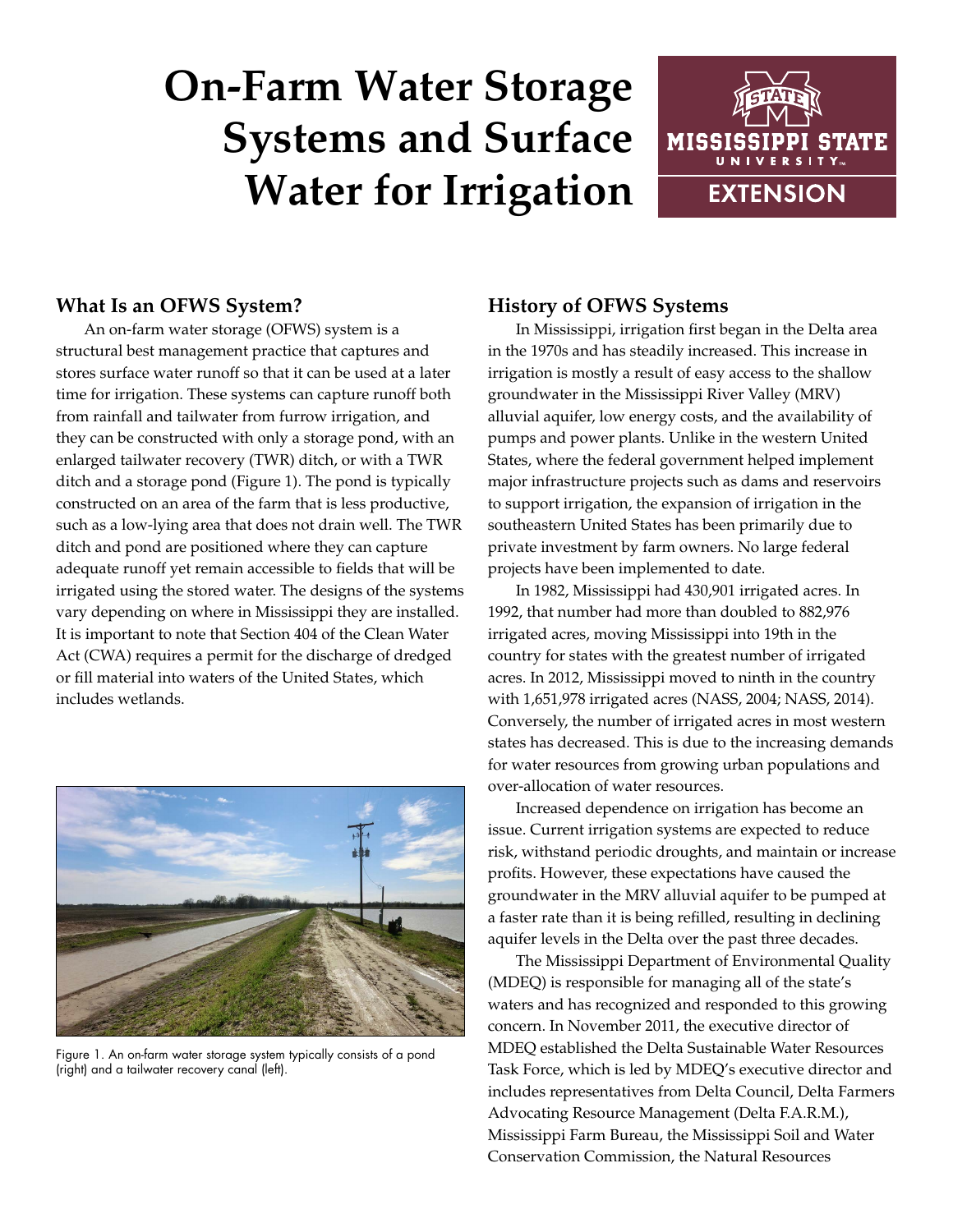Conservation Service (NRCS) of the U.S. Department of Agriculture, the Vicksburg District of the U.S. Army Corps of Engineers, and the Yazoo-Mississippi Delta Joint Water Management District. The task force was formalized by Executive Order No. 1341, signed by the governor of Mississippi on August 26, 2014. The task force aims to manage water as efficiently as possible, store water when it is plentiful to use at times when it is not, and pursue all feasible alternative water supplies.

While concerns over aquifer declines and the availability of water for irrigation were escalating, there was also growing concern about the issue of hypoxia (oxygen deficiency) in the Gulf of Mexico. The Mississippi River Basin contains approximately 65 percent of the United States' harvested cropland, and the Mississippi and Atchafalaya Rivers contribute over 85 percent of the total nutrient load to the Gulf (Dunn, 1996; Kolpin, 2000). Excess nutrient runoff increases aquatic primary production, which is often indicated by algal blooms (Dubravko et al., 2005). When this plant material dies and is degraded by bacteria, oxygen is consumed, depleting oxygen levels in the water column. Hypoxic conditions occur when oxygen levels in the water reach 2 milligrams per liter or less. The northern Gulf of Mexico contains one of the largest hypoxic "dead" zones in the world (Renaud, 1986; Rabalais et al., 2002).

The Mississippi River Gulf of Mexico Watershed Nutrient Task Force, formed in 1997, set a goal to reduce the size of the Gulf hypoxic zone to less than 5,000 square kilometers by the year 2015. The average size of the Gulf hypoxic zone in 2005–2010 was 17,300 square kilometers, and the size in 2010 covered 20,000 square kilometers (Rabalais and Turner, 2010). The size of the hypoxic area fluctuates from year to year, depending on the amount and timing of spring and summer rainfall, the associated discharge from the Mississippi River, and wind speed and wind direction, among other factors. The most recent mapping of the Gulf in July 2017 recorded a hypoxic area of 22,720 square kilometers, the largest size measured to date since mapping began in 1985 (LUMCON, 2017).

In 2009, the USDA-NRCS launched the Mississippi River Basin Healthy Watersheds Initiative (MRBI). This initiative provided additional funds to support voluntary conservation practices in selected focus area watersheds in participating states to reduce nutrient loading and improve water quality in the Basin and Gulf of Mexico. When the MRBI program first began, there were 12 participating states, including Arkansas, Illinois, Indiana, Iowa, Kentucky, Louisiana, Minnesota, Mississippi, Missouri, Ohio, Tennessee, and Wisconsin.

When the MRBI was first implemented, there were three focus area watersheds in Mississippi: Big Sunflower

(08030207), Upper Yazoo (08030206), and Deer-Steele (08030209) (Figure 2). In 2011, the Coldwater Creek Watershed (08030204) in northwest Mississippi was added. South Dakota began participating in 2012.



Figure 2. Original MRBI focus area watersheds in Mississippi. Source: Rodrigue, P. 2017. MRBI Watersheds Mississippi. Personal Communication, December 7, 2017.

Since its inception, the MRBI has used several Farm Bill programs to improve water quality, restore wetlands, enhance wildlife habitat, and install conservation practices on agricultural lands in high-priority watersheds. In addition, states in the Mississippi River Basin, including Mississippi, have developed state nutrient reduction strategies, and the MRBI projects support these strategies.

As a result of financial assistance provided through the MRBI, decreasing aquifer levels, and producer concerns over the availability of water for irrigation, the first OFWS system was installed in the Mississippi Delta in 2010. Since that time, there have been 180 projects installed over 14 Delta counties under NRCS Practice Code 436, which includes both TWR ditches and storage ponds.

An OFWS system is defined by NRCS as "an irrigation water storage structure made by constructing a dam, embankment, pit, or tank" (NRCS, 2012).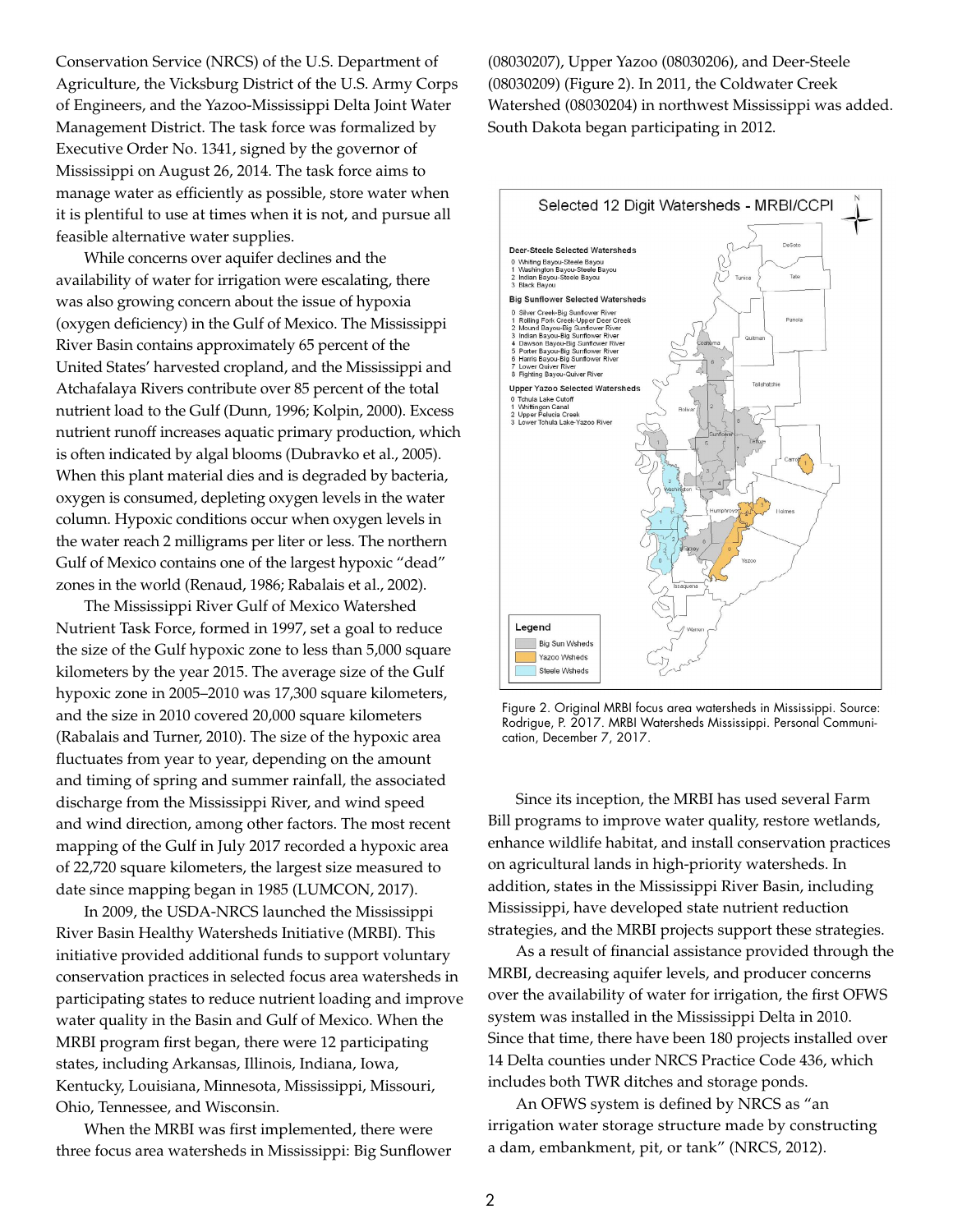Approximately 70 percent of these projects have included OFWS ponds, while the remaining 30 percent were only for TWR. In addition, 124 of these projects were installed in the two counties where the declines in the MRV alluvial aquifer have been most severe—95 projects in Sunflower and 29 projects in Bolivar. There are also producers in other regions of the state who are installing OFWS systems, without cost assistance, to have a source of water for irrigation.

#### **OFWS System Differences**

Due to the flat terrain in the Mississippi Delta, fields are usually precision-leveled, and pads and pipes are installed to ensure that runoff from surrounding fields drains into the TWR ditch. From there, it is pumped into the storage pond, where it is held until needed for irrigation. The storage pond is typically built up from soil captured through the land-leveling process, with minimal excavation. OFWS systems that are constructed with financial assistance from the NRCS are usually designed by an NRCS engineer to have a ratio of 1 acre storage for every 16 irrigated acres. Storage ponds are usually around 8 feet deep with a 4-foot berm and a minimum 6-inch overflow pipe (Figure 3).



Figure 3. On-farm water storage pond.

OFWS systems designed by NRCS in the Mississippi Delta ideally have ponds with a storage capacity to apply 6 inches of water per acre per season if the pond is full at the beginning of the growing season. OFWS systems are designed to meet irrigation requirements 8 out of 10 years. If the system is a combined TWR ditch and

storage pond, the ditch is designed to hold 12 acre-feet of water, providing additional storage for irrigation water. Systems installed in the Delta usually have a minimum 32 acre-feet of storage. Depending on the weather conditions during a growing season, how much rainfall is received, and the planting date of the crop, producers are sometimes able to irrigate entirely with stored surface water. At other times, producers can use a combination of surface and groundwater.

In addition, in the Mississippi Delta, OFWS systems use furrow irrigation after installation. Even though more water is applied through furrow irrigation, any excess water that runs off will be captured by the TWR ditch and recycled through the OFWS system. When OFWS systems are installed, the TWR ditch is originally constructed with a trapezoidal shape, and native grasses are planted on the banks of the ditch and pond to help reduce erosion. Many systems now have an automatic shutoff switch, so that when water in the storage pond reaches a designated height, the pump that is pumping water from the ditch to the pond will automatically shut off. If there is excess rainfall during the winter when the pond is full, the overflow would move through the outlet of the TWR ditch.

There is also a growing interest in irrigation in northeast Mississippi, where more producers are opting to move acres previously under dryland production into irrigation. The reasons for doing so are mostly the same as in other areas of the state, but, in northeast Mississippi, there is no easy access to shallow groundwater. Producers who want to reduce risk and have greater yield stability from year to year are making private investments in OFWS systems. There is more topography in the northeastern region of the state, so rather than land leveling, systems are designed so that rainfall runoff is gravity-fed into storage ponds, sometimes with the help of constructed terraces.

Ponds constructed for irrigation in northeast Mississippi are usually deeper than 8 feet and use center pivot irrigation. All water captured is from rainfall and rainfall runoff with no contribution from tailwater runoff. Thus, OFWS systems in northeast Mississippi are usually designed with only a storage pond and no accompanying TWR ditch. In this region of the state, accessing groundwater is not cost efficient due to the drilling depth required to reach sufficient groundwater. Since OFWS systems here are typically the sole source of water for irrigation, they must be designed to hold enough water for the producer to irrigate the desired number of acres for an entire growing season.